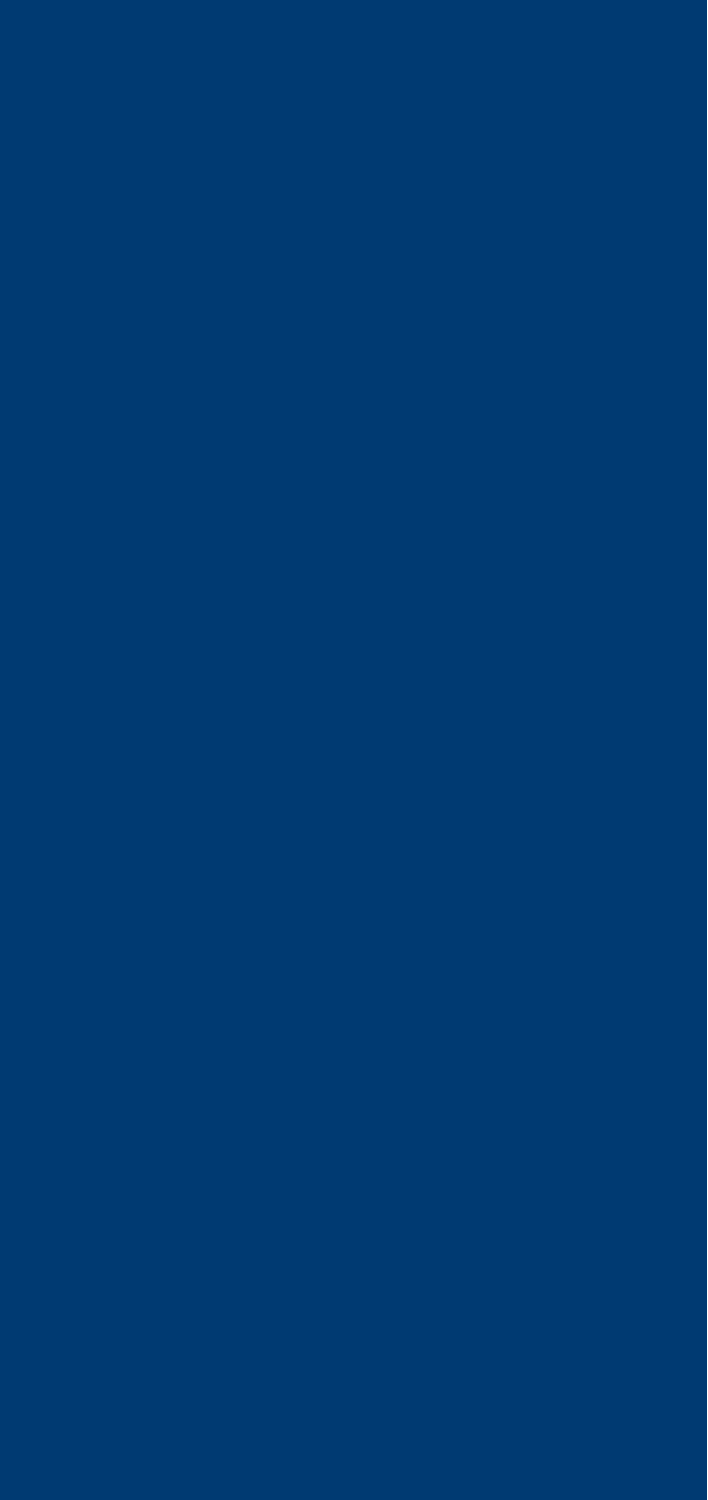## **Contents.**

| Laundering of sales (3rd Party Processing).  13       |  |
|-------------------------------------------------------|--|
|                                                       |  |
| Increase in Mail Order and Telephone Order fraud.  15 |  |
|                                                       |  |
|                                                       |  |
|                                                       |  |
| Risk Mitigation for Online Merchants.  19             |  |
| Visa Secure and Mastercard Identity Check.  19        |  |
|                                                       |  |
|                                                       |  |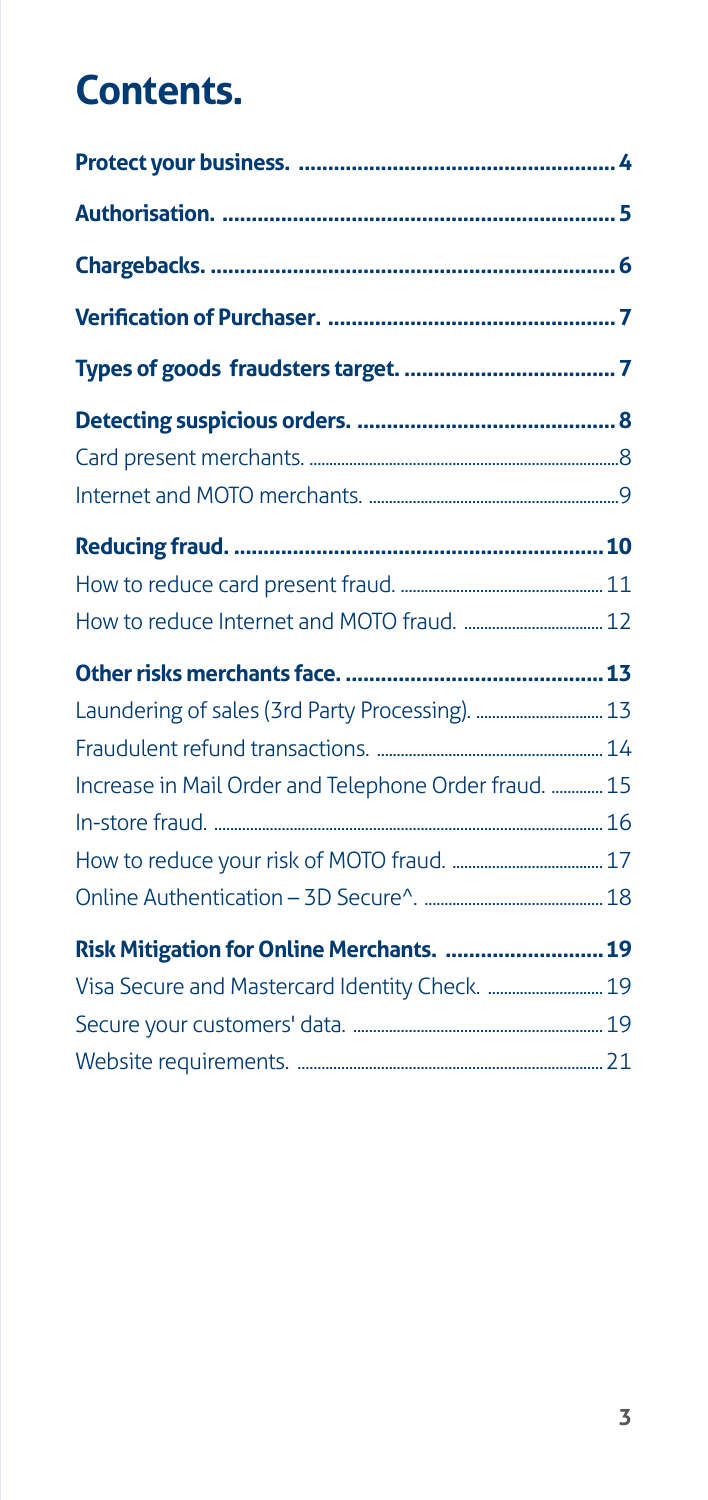## <span id="page-3-0"></span>**Protect your business.**

Merchants face various risks when accepting credit card transactions. This brochure has been developed to help you to understand the types of risks you face and actions that should be taken to reduce the risk of loss.

One of the greatest risks to merchants is that of fraudulent transactions.

If you're not careful, fraud can cost your business significant amounts of money. Certain types of merchants – based on the type of goods sold – are more prone to fraudulent transactions than others. Merchants should understand their likelihood of being targeted by fraud.

It's essential for merchants to have a sound understanding of credit card fraud, how it can be detected and how it can be prevented. These concepts are discussed below for the three broad types of credit card transactions:

- Card present (face-to-face) merchants;
- Internet merchants; and
- Mail Order/Telephone Order (MOTO) merchants.

Internet and MOTO merchants are commonly referred to as "Card Not Present" merchants where the credit card and purchaser aren't physically present in the merchant's shop at the time of purchase.

Examples include purchases where your customer provides their credit card details over the Internet, by fax, phone or through the mail.

**Note:** Under no circumstances should you request that a customer provide Credit Card details via email for payment of the provision of goods and/or services.

Many fraudsters prefer to make Card Not Present purchases due to the anonymity afforded by these payment methods. Also, Card Not Present situations enable fraudsters to place orders over the Internet or via MOTO all over the world.

If they reside overseas, the chance of criminal prosecution is much lower, which is an added incentive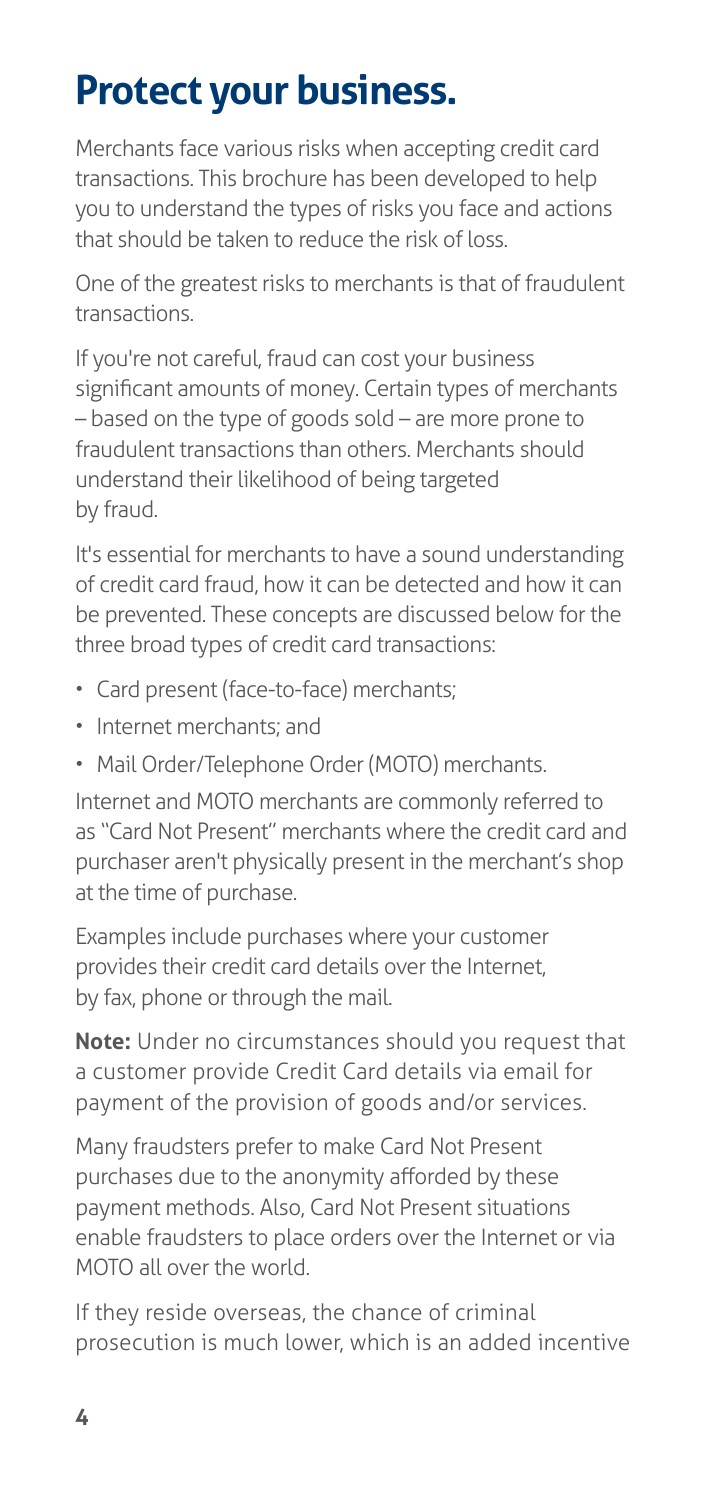<span id="page-4-0"></span>to this type of fraudulent behaviour. A large amount of credit card fraud is committed in Card Not Present situations and the volume of this type of fraud is increasing at a rapid rate.

**HINT:** Always adhere to the Terms and Conditions of your merchant agreement and to the Card Scheme rules.

## **Authorisation.**

It's essential that you understand the term 'authorisation' – what it means, and what it doesn't mean.

What authorisation **DOES** mean:

- The account number is valid.
- The card hasn't been reported lost or stolen (although it may in fact be lost, stolen or compromised [card details improperly obtained or copied] and the card owner is unaware).
- There are sufficient funds available to cover the transaction.

What authorisation **DOES NOT** mean:

- An authorisation does NOT confirm that the person providing the card number is the legitimate cardholder. The risk remains that the person providing the credit card number has either stolen or improperly obtained the card.
- There is also the risk that the purchaser has compromised (improperly obtained) the card number, without being in possession of the card.

Although it is important to obtain an authorisation for each transaction, it does not protect you from the risk of fraud or chargeback. Risk of fraud remains even though authorisation has been obtained.

#### **HINT:** Authorisation will not guarantee payment if the transaction is not made by the rightful cardholder.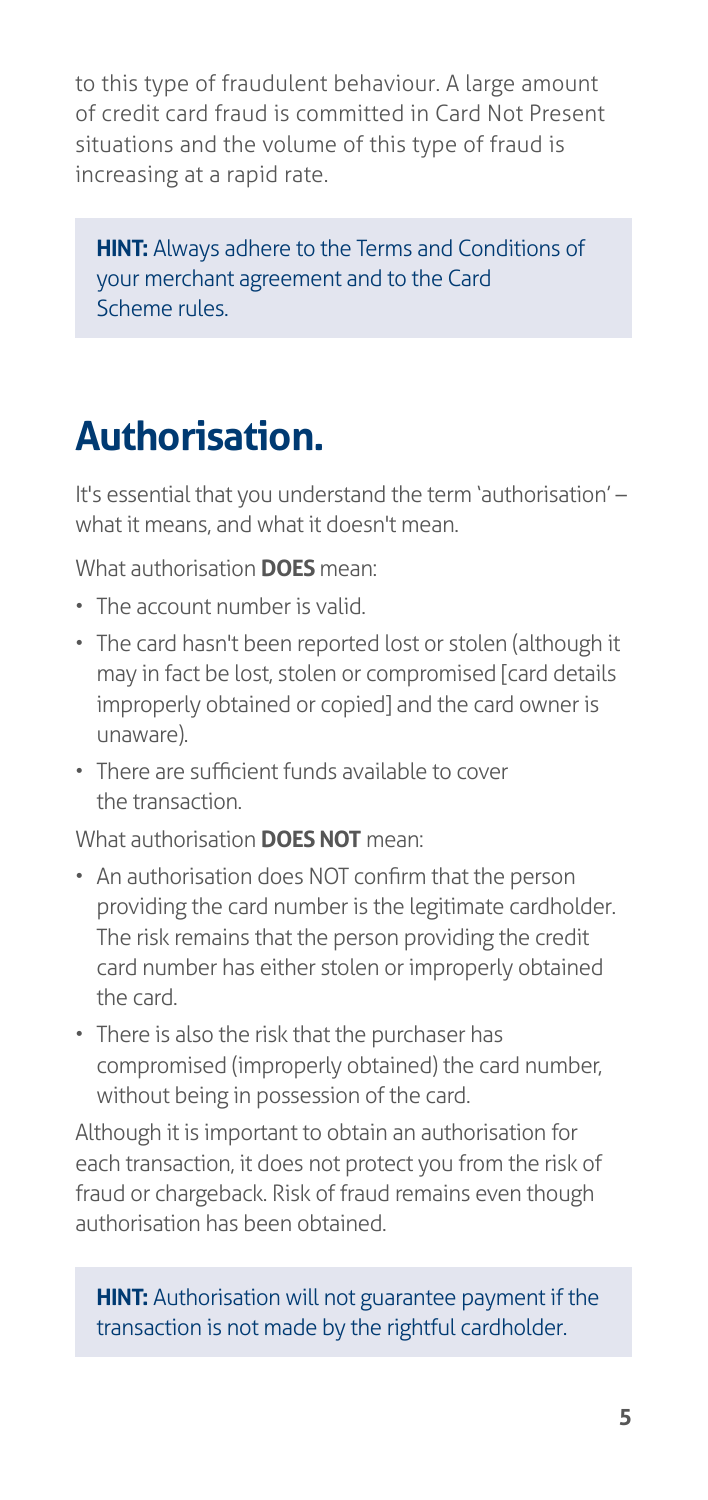# <span id="page-5-0"></span>**Chargebacks.**

As a merchant, you face the prospect of receiving chargebacks. A chargeback occurs where the cardholder (or their bank) raises a dispute in connection with a transaction made through your business. If the dispute is resolved in favour of the cardholder, the transaction is charged back (debited) to your account. In other words, you lose the full sale proceeds.

Common reasons for chargebacks are as follows:

- Cardholder didn't make the transaction (frequently an indication of fraud)
- Cancelled recurring transaction
- Goods not as described
- Goods faulty or defective
- Failure to respond to voucher requests

Chargebacks may also be made for a number of other reasons, including, but not limited to:

- Goods/services not received
- Exceeding merchant floor limit without obtaining authorisation

Chargebacks can generally be made by either the cardholder or their bank up to a maximum of 18 months from the transaction date, or from the date the goods or services should have been provided, where delivery was expected subsequent to payment.

Card Not Present merchants face additional chargeback risks that do not apply to merchants transacting in a card present environment. Specifically, due to the purchaser not signing a sales voucher, if the cardholder subsequently denies having made the transaction, you'll generally be liable for the chargeback. This follows from the fact that you're unable to prove that the cardholder made the purchase.

For this reason, it's important that Card Not Present merchants take steps to identify the purchaser, and ensure that the transaction is legitimate.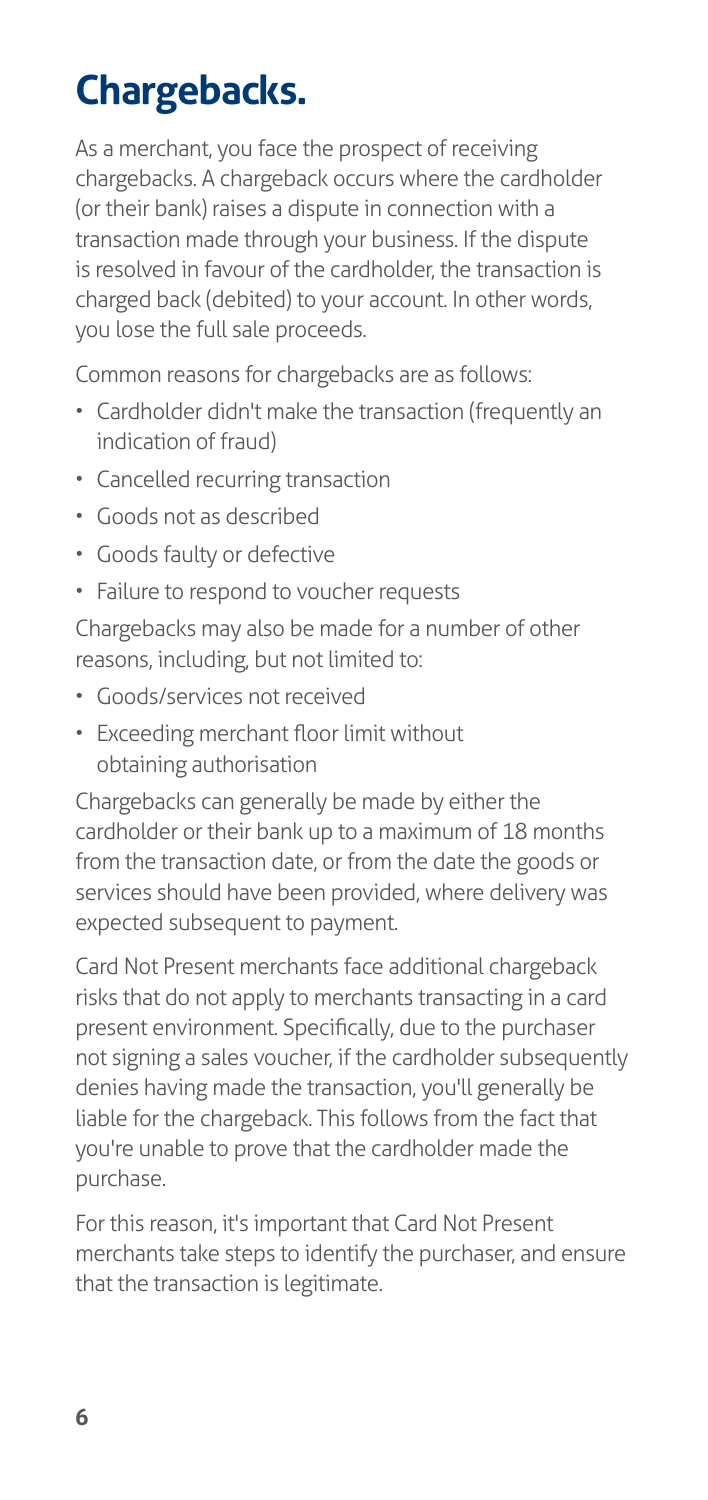# <span id="page-6-0"></span>**Verification of Purchaser.**

At all times, it's your responsibiity to verify the purchaser is the genuine cardholder. This applies to all merchants irrespective of the method by which credit card payments are accepted.

It's particularly important for Internet and MOTO merchants to identify the purchaser however BankSA recommends that merchants accepting credit card payment in a card present environment also take steps to verify the purchaser, especially for large purchases.

If you sell goods to a purchaser who isn't the genuine cardholder, you may be liable for the chargeback.

It's emphasised that authorisation does NOT constitute verification of the purchaser – the transaction may be fraudulent even though authorisation is obtained.

**HINT:** Remember it's your responsibility to verify that the purchaser is the genuine cardholder.

# **Types of goods fraudsters target.**

Due to their high value and ability to be re-sold, the following types of goods are frequently targeted by fraudsters:

- Electrical goods
- Household appliances
- Jewellery
- Computers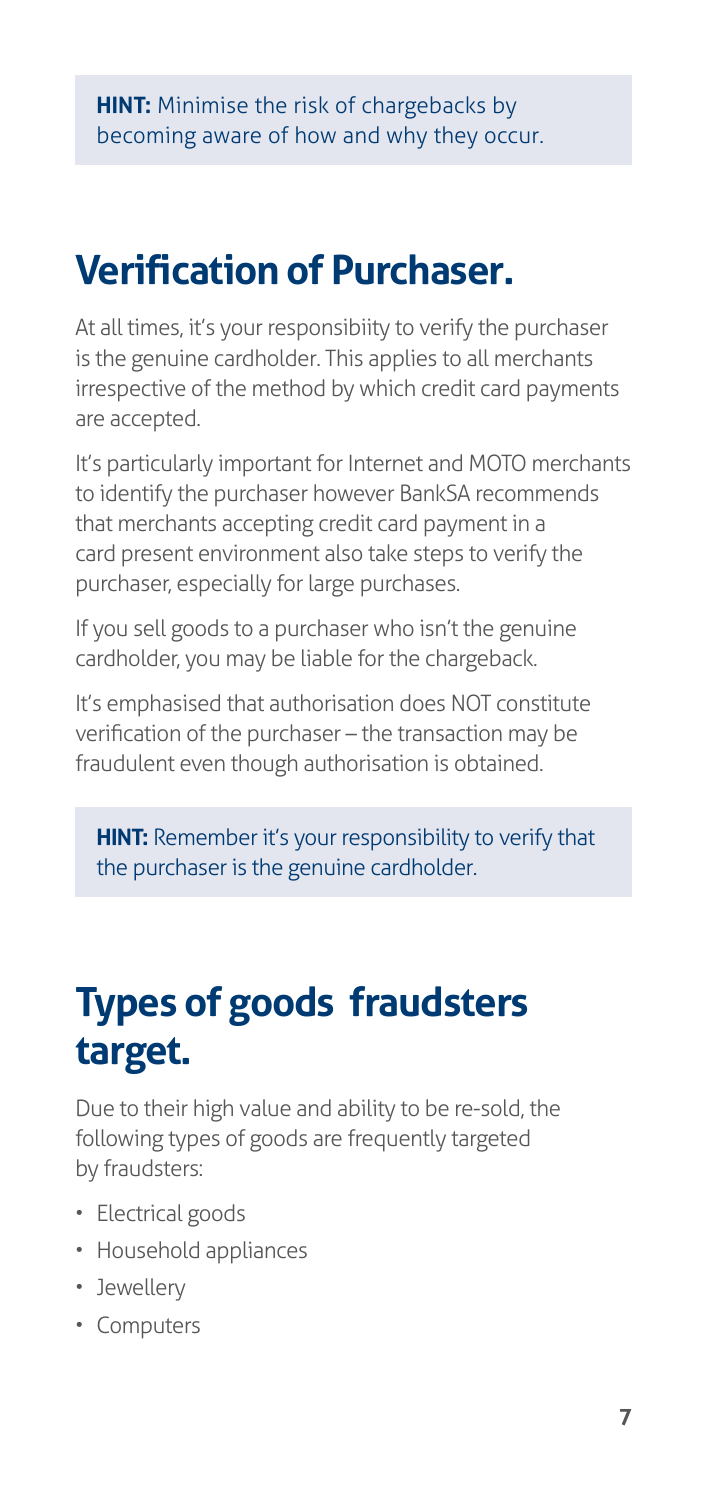- <span id="page-7-0"></span>• Furniture
- Goods which are easily disposed of for cash

If you're selling any of these types of goods, we urge you to be extremely careful before handing over/shipping goods. In particular, take all possible steps to confirm that the purchaser is the genuine cardholder. This applies to all merchants whether selling in a face-to-face or card not present environment.

**HINT:** Fraudsters often target high value goods which are easily re-saleable.

## **Detecting suspicious orders.**

## **Card present merchants.**

Although less risky than selling in a Card Not Present environment, face-to-face transactions still pose risks to merchants. The indicators below are useful to detect potentially suspicious purchases:

- Orders for the types of goods detailed in the "Types of goods fraudsters target" section.
- Unusually large orders.
- Customers who purchase multiple numbers of the same item without regard to size, colour, style or price. Merchants should ask themselves whether it's likely that an individual would purchase a large number of a particular item.
- Customers who don't negotiate on price where it is customary to do so. The possibility exists that the person isn't concerned about the price because they have no intention of actually paying.
- Customers purchasing large or bulky items, but refusing home delivery despite its inclusion in the price. It may be that the customer doesn't want the merchant to know their address due to the purchase being fraudulent.
- Customers offering more than one credit card in connection with a single purchase.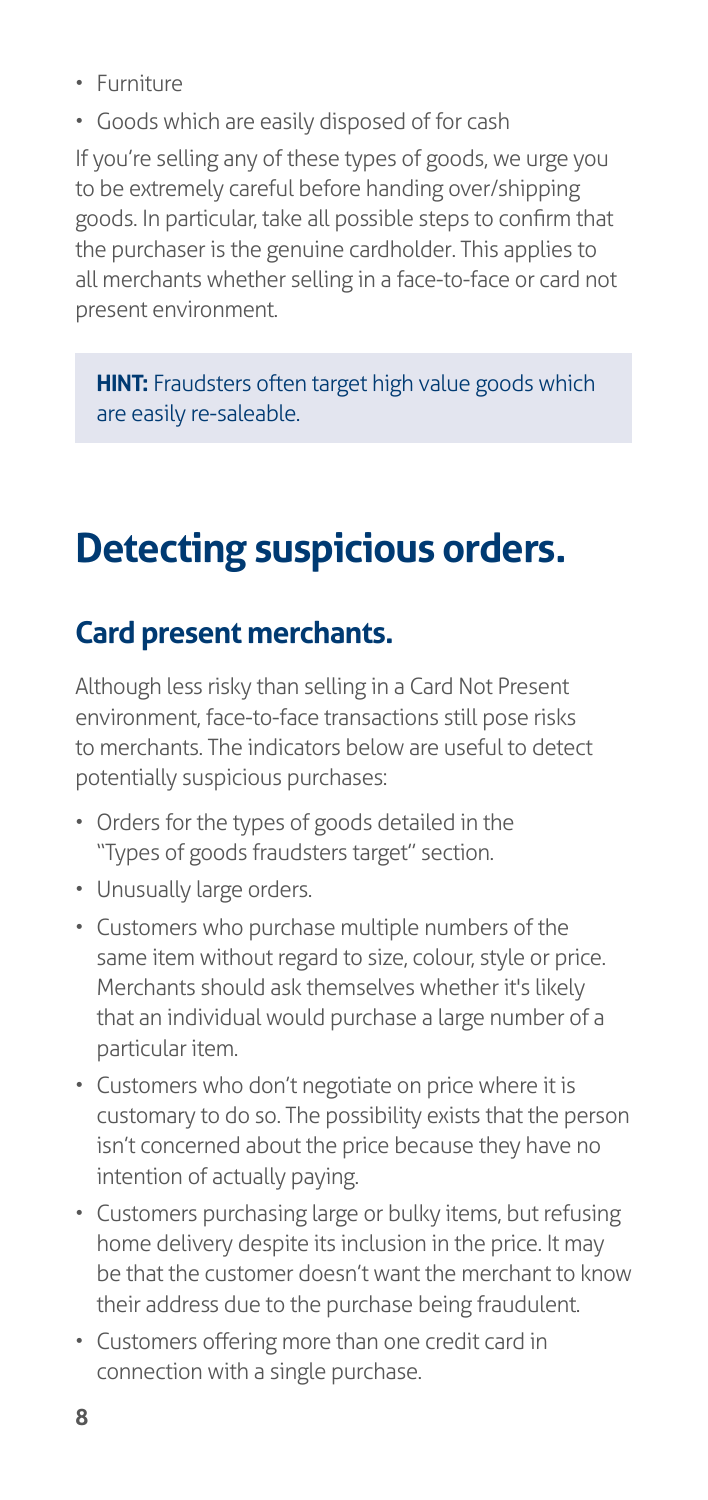- <span id="page-8-0"></span>• Customers who make repeated purchases in a short period of time.
- Customers who pull their credit card out of a pocket rather than a wallet.
- Customers who appear anxious, nervous or impatient.
- Customers who try to distract you at the time of processing the transaction, especially where the transaction is large.
- Where a large purchase is made on a newly valid card. The reason is that credit cards are sometimes stolen while being sent from the bank to the rightful cardholder.

**HINT:** If your customer behaves in a suspicious manner, remember that it's better to lose a sale than to make the sale and lose the proceeds.

#### **Internet and MOTO merchants.**

The following are indicators of potentially suspicious Internet and MOTO transactions. Frequently, it is the presence of more than one of these factors that indicates possible fraudulent activity:

- Orders for the types of goods detailed in the "Types of goods fraudsters target" section.
- Unusually large orders.
- Orders for multiple quantities of the same item.
- Customers who place a number of orders within a short space of time.
- Customers who place orders using multiple credit cards.
- Orders placed where the first card offered is declined, and a second card is immediately offered.
- Orders requiring urgent shipping.
- All overseas orders, especially where the order is from a country from which you don't usually receive orders.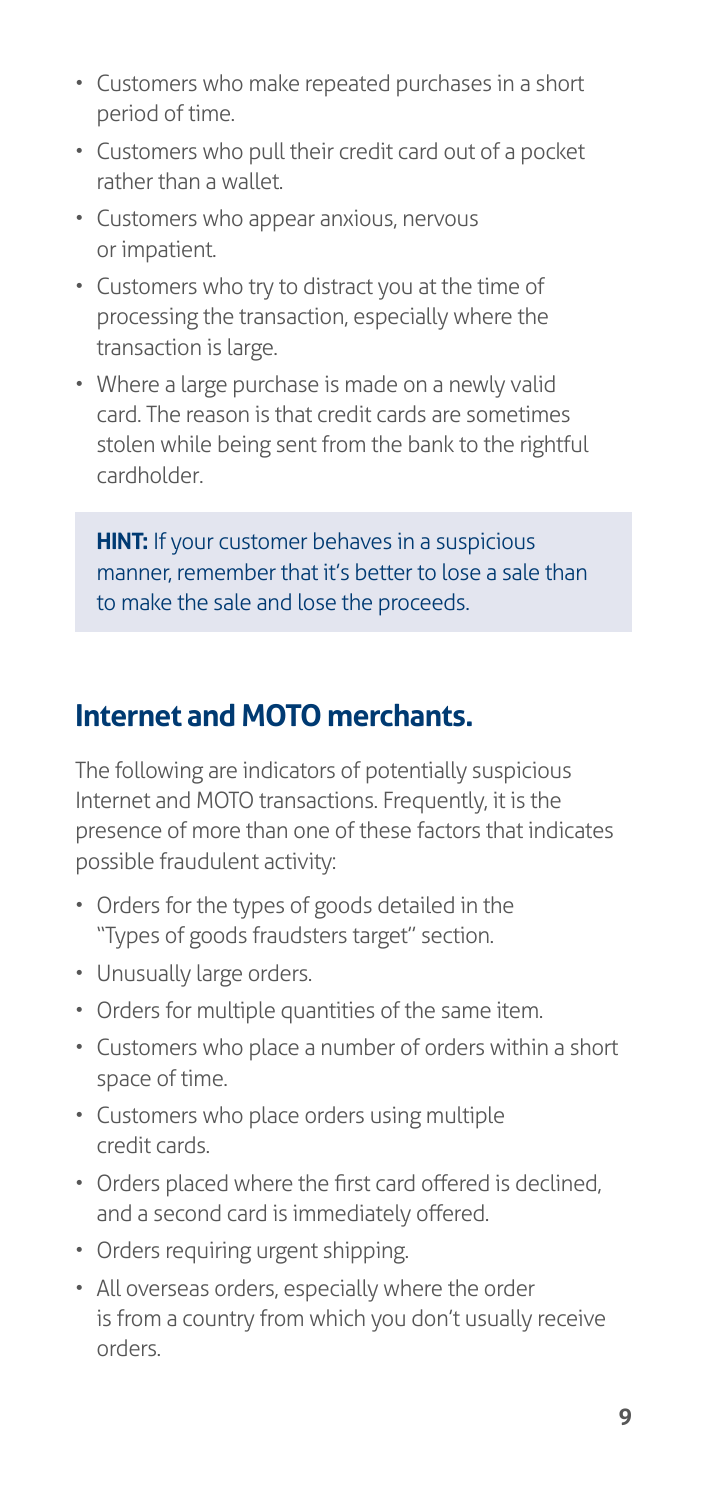- <span id="page-9-0"></span>• Orders shipped to a country where the goods could easily be purchased locally. The question must be asked why the purchaser is prepared to pay the shipping expense, and wait longer for the goods to arrive.
- Orders from Internet addresses using free email addresses.
- Orders requesting delivery to a Post Office Box.
- Orders requesting the goods to be shipped to a third party.
- Orders where the only contact number provided is a mobile phone.
- Orders made within a short period of time on credit card numbers that are very similar, such as where only the last four digits differ.
- Orders for goods not normally supplied by your business.

While all orders from overseas countries represent an increased fraud risk, transactions originating from the following countries have been identified as generating a disproportionate level of credit card fraud:

- Nigeria
- Indonesia
- Eastern Europe.

**HINT:** Merchants suspicious of either the purchaser or the transaction are recommended not to ship the goods, even though the transaction has been authorised.

# **Reducing fraud.**

Merchants are frequently targeted by fraudsters who process fraudulent transactions and subsequently request that refunds be paid by other means such as a wire or telegraphic transfer.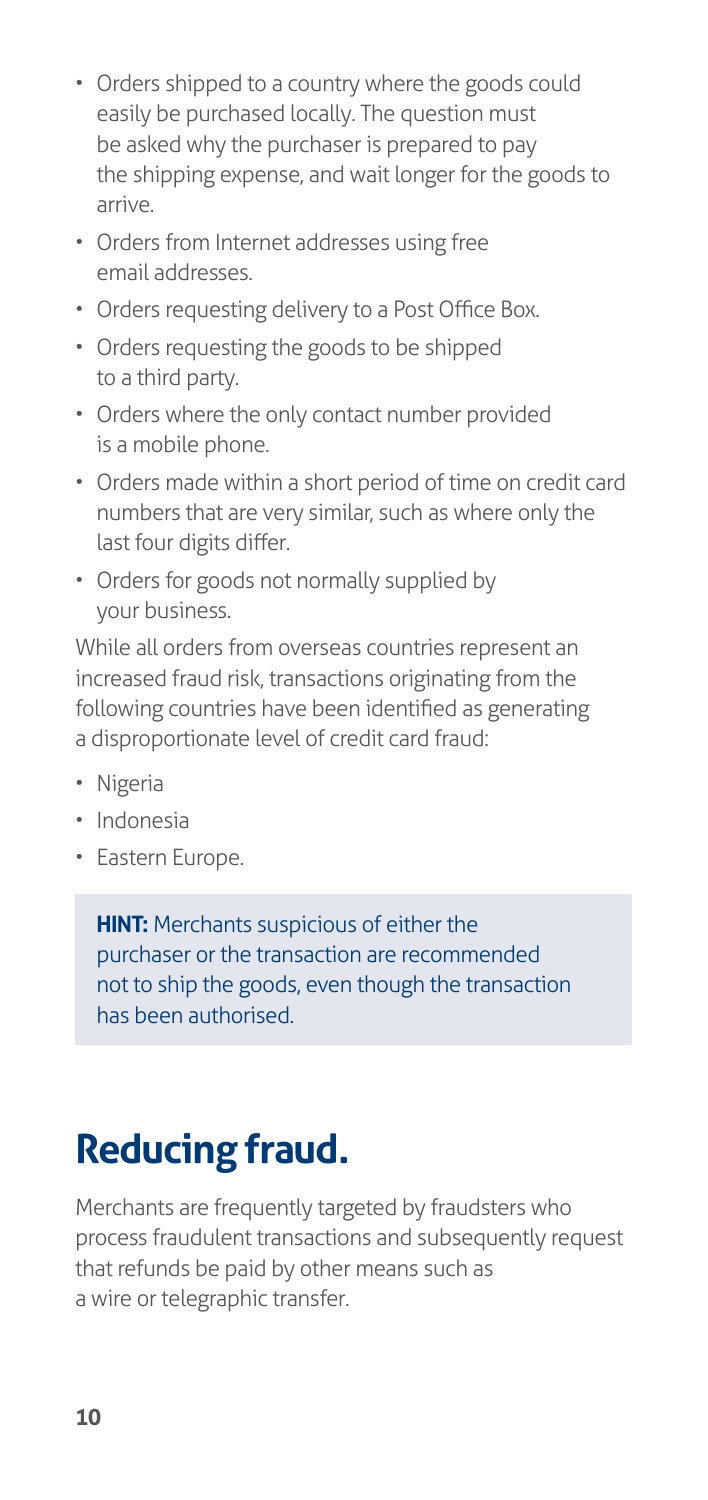<span id="page-10-0"></span>These fraudsters approach a merchant (often in the hospitality industry to book accommodation or purchase services) and provide fraudulent credit cards. The booking or service is then cancelled and the merchant is asked to make a refund to another account (often via a money transfer solution).

In some instances the merchant is offered an "incentive" to comply with this request, such as a specific amount of money or a percentage of the total value of the transaction.

Invariably the initial transaction is fraudulent and is charged back by the cardholder, and as the merchant has already remitted the funds they have to accept the chargeback as a loss.

You are reminded that you must comply with your obligations under the Terms and Conditions, including the obligations relating to sale refunds. Sale refunds may only be processed to a Card where there was an initial valid Transaction on that Card.

**HINT:** By always processing refunds only to the card on which the initial sale was made, you'll protect yourself against this type of fraud.

#### **How to reduce card present fraud.**

Apart from being alert to potentially suspicious transactions, merchants' main defence against fraud in card present situations is to carefully inspect the card to ensure it is genuine, and take steps to verify that the cardholder is who they say they are.

The following security checks should also be performed:

- Closely inspect the card. Check that the "valid from" and "valid through" dates include the current date.
- Check that the card has the appropriate security measures.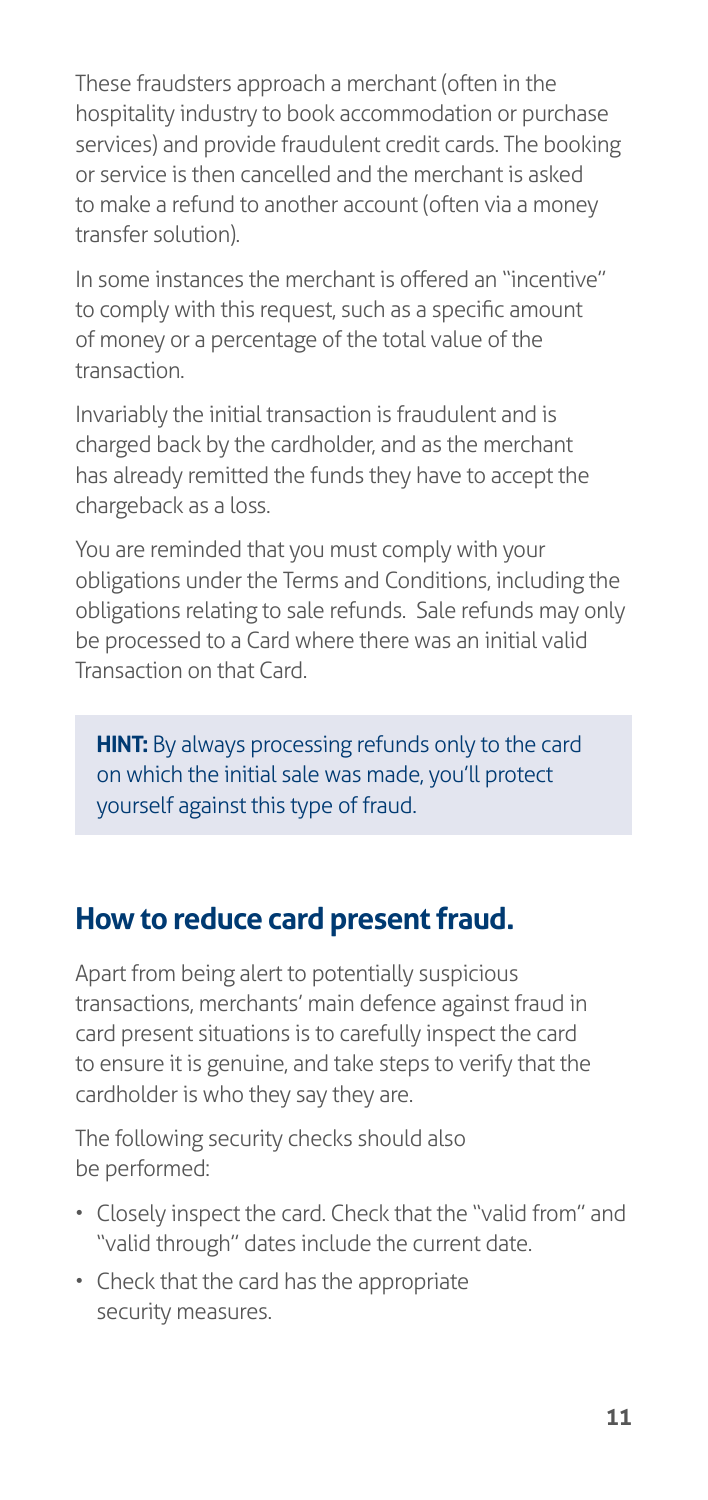- <span id="page-11-0"></span>• When tilting the card, the hologram on Visa and Mastercard credit cards should move and/or change colour.
- Where possible, always swipe the card through your terminal. When manually processing a transaction, ensure that you take an imprint of the card and have the purchaser sign the sales voucher. Check that the signature on the sales voucher matches the signature on the back of the card.
- On the signature panel on the back of the card, check that the words "Visa" and "Mastercard" appear repeatedly at a 45 degree angle.
- Check that the abbreviated credit card number on the sales receipt matches the corresponding digits on the card. If the digits don't match, this is a clear indication the card is counterfeit.
- Closely inspect both the front and back of the card to determine whether any part of the card appears to have been altered.

**HINT:** Remember to inspect the card to ensure it is genuine.

## **How to reduce Internet and MOTO fraud.**

Merchants can minimise the possibility of fraudulent purchases and chargebacks from Internet and MOTO transactions by using the following measures:

- Request the purchaser to provide the CVV2 (Visa) or CVC2 (Mastercard) three digit number located on the signature panel of the credit card. If the purchaser is not in possession of the card, it is unlikely they will know this number.
- Request the name of the cardholder's bank. Fraudsters who have compromised account details won't have this information. If the purchaser hesitates in advising the name of their bank, caution should be exercised.
- Request the purchaser to provide a fax copy of their driver's licence.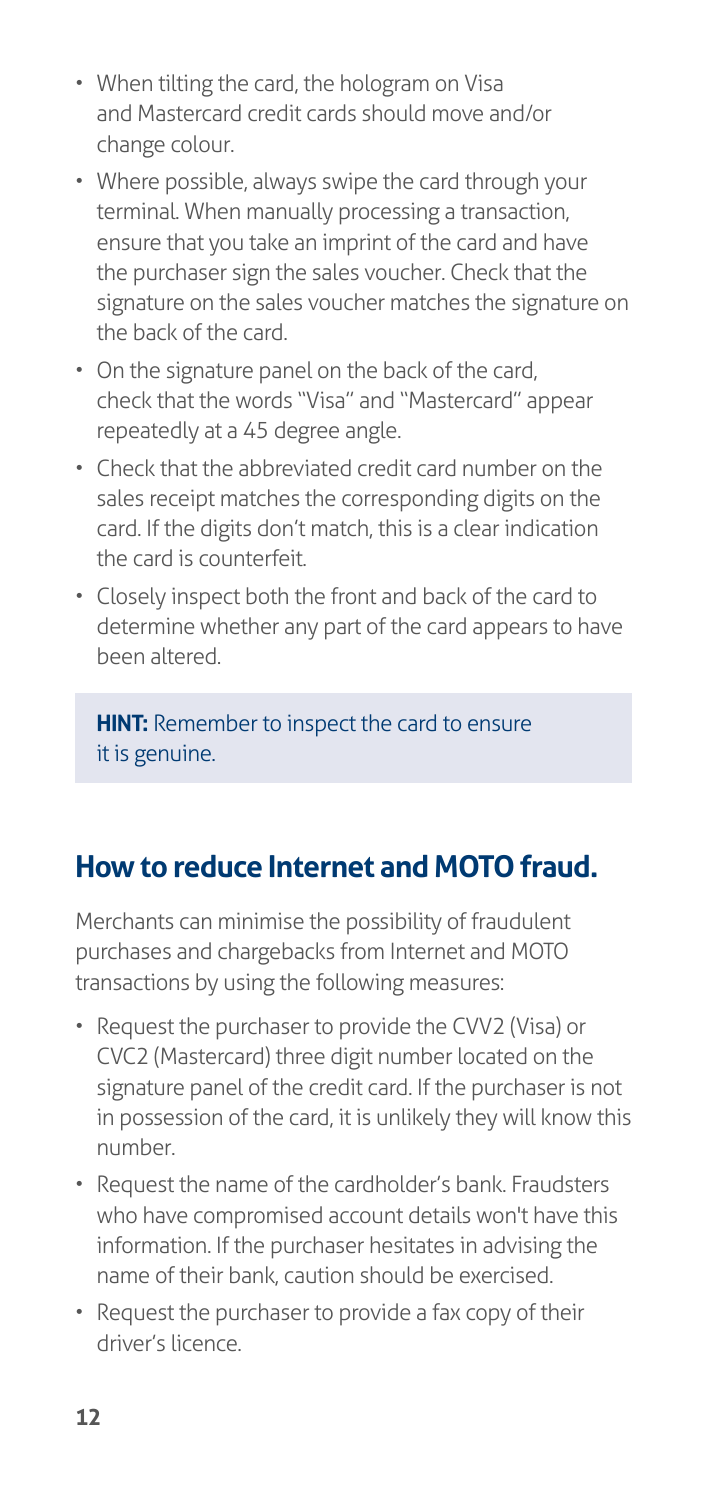- <span id="page-12-0"></span>• Ensure the customer's billing address and delivery address is consistent.
- Check the telephone book to verify address and phone numbers provided.
- Never forward goods to a Post Office Box.
- Obtain a signed receipt from the cardholder when the goods are delivered.
- In the case of orders for a large number of different goods, telephone the cardholder after the order is placed to confirm the order. Also, have the purchaser read back all details of the order. Frequently, where an order is fraudulent, the purchaser will be unable to confirm these details, as they were ordering at random, with no record of what they ordered.
- Be suspicious where multiple cards are used for a single purchase.
- Don't continue to attempt authorisation after receiving a decline.
- Exercise particular caution in relation to overseas orders. Large orders should in all cases be held back for shipping while the above enquiries are made into the legitimacy of the purchaser. Merchants should not ship goods until satisfied that the purchase is legitimate.

**HINT:** Be especially cautious of overseas transactions.

# **Other risks merchants face.**

## **Laundering of sales (3rd Party Processing).**

The term "laundering", in a merchant context, refers to a situation, such as, where a business with a valid merchant facility accepts transactions on behalf of another business. Disreputable individuals sometimes approach legitimate merchants to process their credit card transactions, generally paying the merchant a percentage of the amount processed. Apart from constituting a serious breach of BankSA's terms and conditions it is also an extremely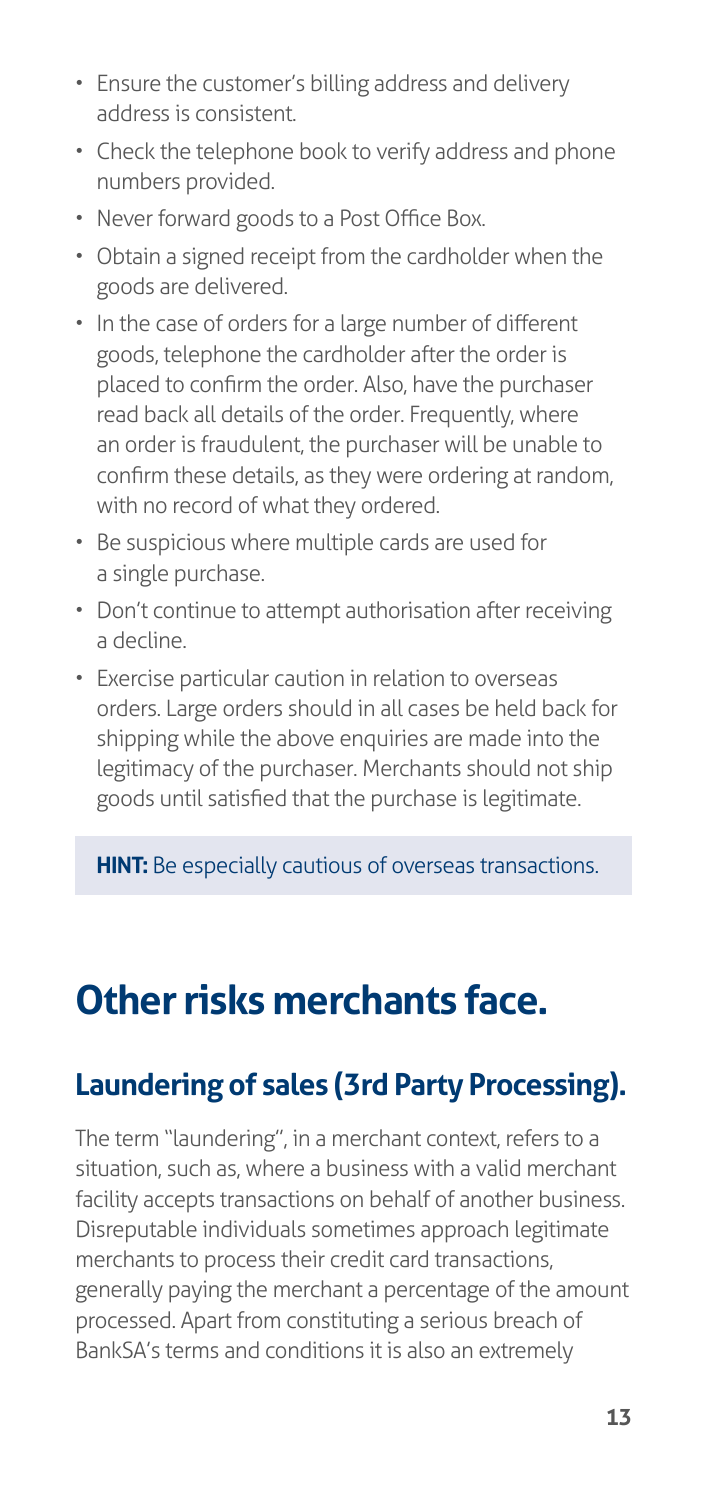<span id="page-13-0"></span>dangerous practice opening up a merchant's business to significant risk of loss.

Merchants engaging in laundering/processing transactions on behalf of another business are liable for all chargebacks arising from these transactions. In many cases, the individual approaching the merchant to process their transactions is unable to obtain a merchant facility of their own, possibly due to previous improper merchant practices. Consequently, the chance of fraudulent transactions being processed is extremely high.

A merchant must not process transactions on behalf of someone else or in connection with a transaction that did not involve them directly selling goods or services to their customer.

**HINT:** Laundering, in a merchant context, is an extremely dangerous practice which may lead to significant loss.

#### **Fraudulent refund transactions.**

A common type of fraud involves employees issuing credits (refunds) to their own account. To avoid detection, they may create a large debit transaction on a fraudulent card and an offsetting credit on their own card. In this type of situation, it is likely to take weeks, even months, before the fraud is detected. To guard against this type of fraud, we recommend that merchants closely monitor all credits, and check that all credits and corresponding debits relate to the same card number. Particular attention should be paid to large credits.

Another way in which merchants can protect themselves from this type of fraud is by regularly changing their terminal or user password(s), especially after an employee has left.

**HINT:** Ensure your password is changed regularly to prevent unauthorised use.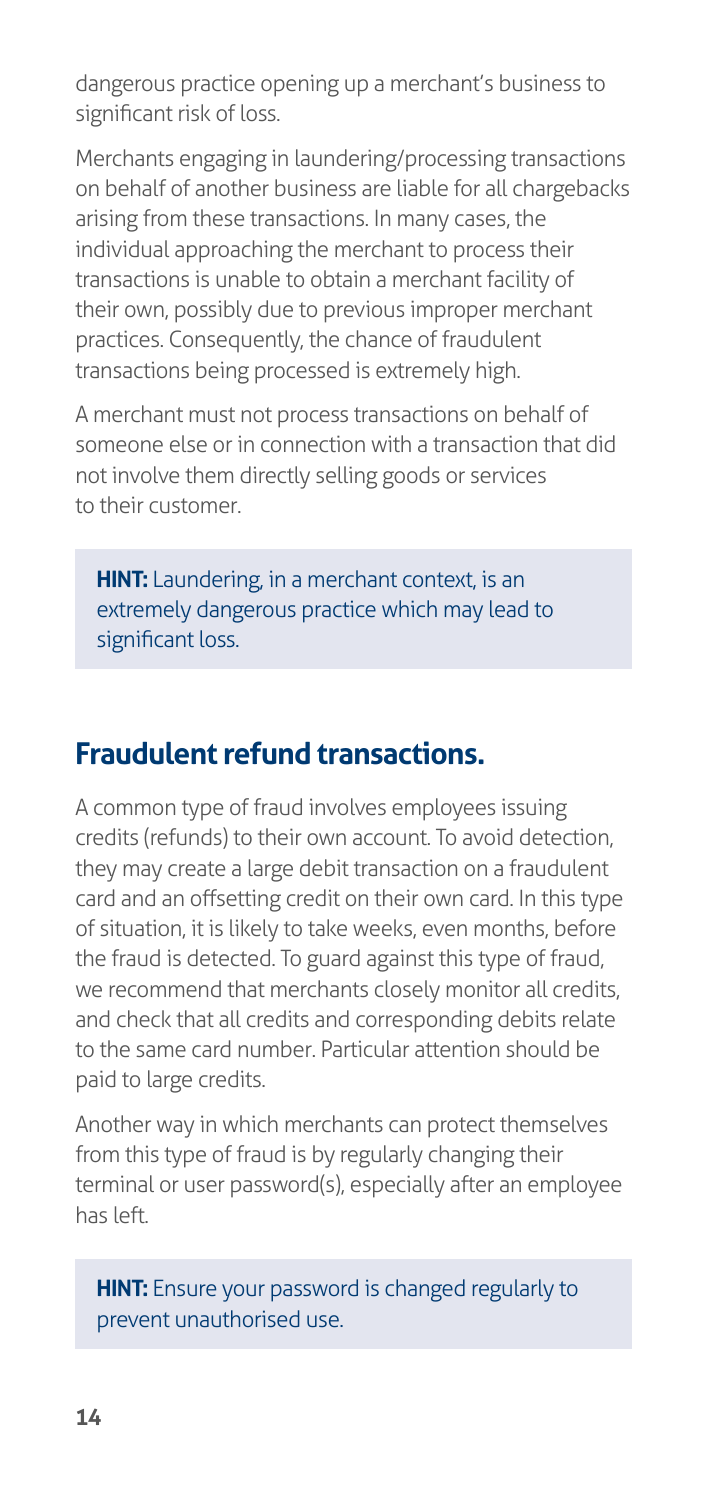#### <span id="page-14-0"></span>**Increase in Mail Order and Telephone Order fraud.**

There has been an increase in fraudulent activity targeting merchants via Mail Order and Telephone Order (MOTO) requests. When a transaction is processed without the physical card and/or a PIN (Personal Identification Number), this increases the risk to your business for fraudulent activity. It's important when obtaining card details via the phone or other means, to verify the cardholder and encourage a Card Present transaction with a PIN (Personal Identification Number), where possible, to reduce the risk of fraud.

#### **Case study 1:**

A customer has called a tyre company to purchase and arrange the delivery of \$10,000 worth of new tyres to a different state from which the merchant operates their business in. The staff member is processing the transaction by hand keying in the card number provided over the phone and the customer advises that a friend will be collecting the goods on their behalf as they live interstate.

The merchant is unaware that the customer on the phone who is making this purchase is using a stolen credit card.

The merchant has now incurred a loss due to a chargeback request being received from the genuine cardholder's bank.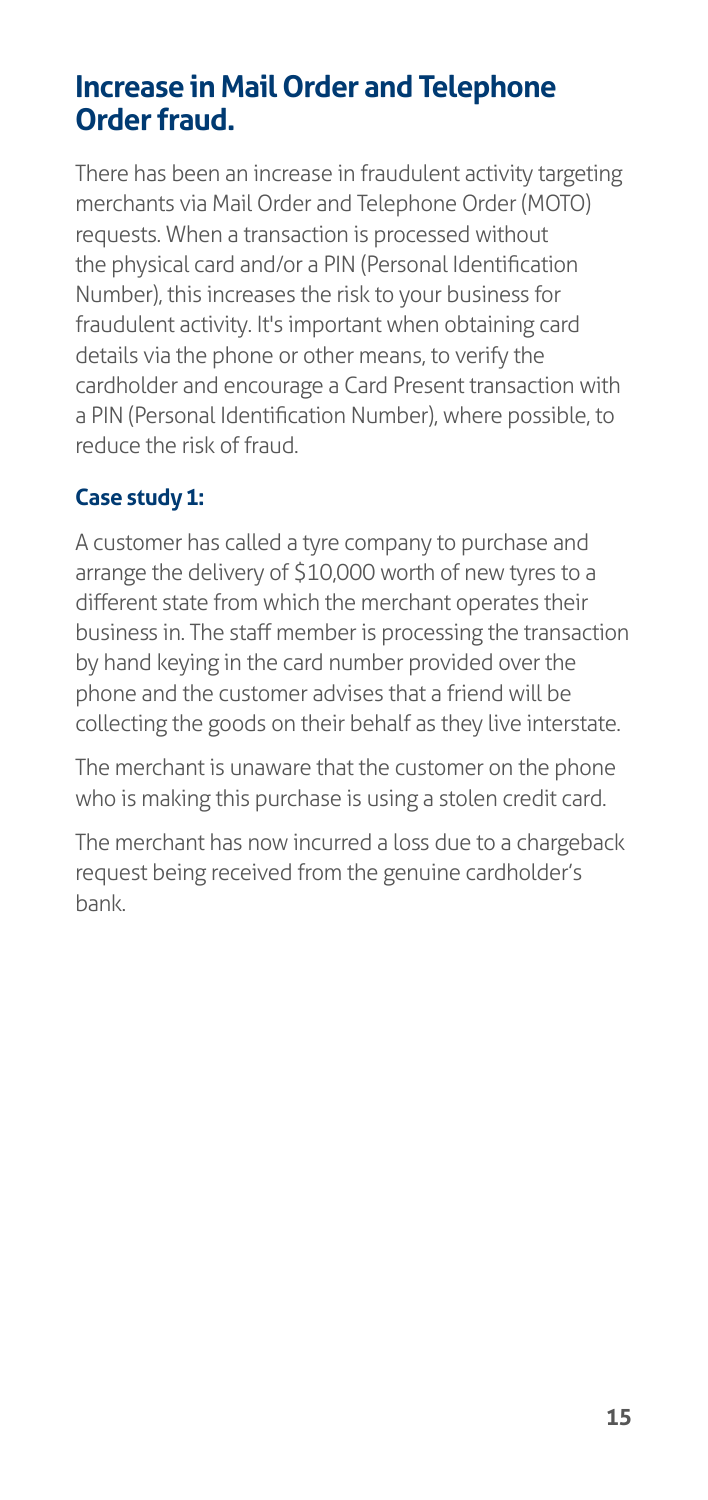### <span id="page-15-0"></span>**In-store fraud.**

A new method for fraudsters to obtain funds from merchants is by accessing the MOTO functionality on EFTPOS terminals. When a transaction is processed and the terminal is provided to the customer to enter their PIN, the customer will then use the terminal to either:

- process a transaction by manually entering a stolen credit card number, allowing the customer to leave with the goods and/or services provided; or
- change the original transaction value, manually enter a stolen credit card number and to claim they've been overcharged, resulting in a refund request to a different card.

#### **Case study 2:**

A customer is attempting to purchase a new smartphone in-store and a staff member is processing the transaction to the value of \$900. The staff member enters the sales details, then provides the terminal to the customer to input their PIN, the customer then cancels the original transaction and processes a MOTO (keyed) transaction for \$9,000 using a credit card without the merchant's knowledge.

Once this transaction has been processed, the customer then claims they've been overcharged and requests the merchant to refund the difference (\$8,100) to an alternative card.

The merchant has now incurred a loss due to a Chargeback request being received from the genuine cardholder's bank.

#### **Case study 3:**

A customer is attempting to purchase two new laptops in-store, one for their own use and one as a gift. The staff member is processing the transaction to the value of \$3000. The staff member enters the sales details, then provides the terminal to the customer to input their PIN, the customer then cancels the original transaction and processes a MOTO (keyed) transaction for \$3000 using a stolen credit card number without the merchant's knowledge.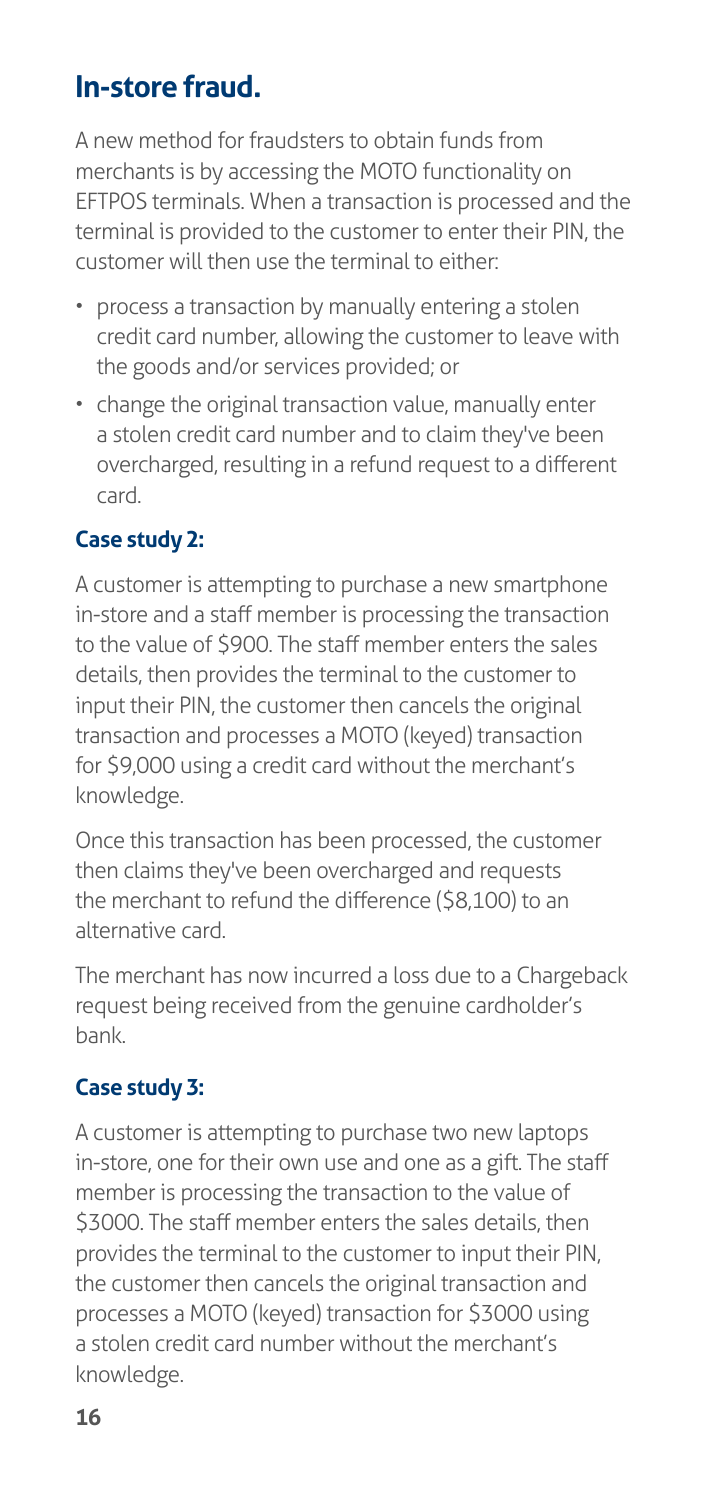<span id="page-16-0"></span>Once this transaction has been processed, the customer then leaves the store with the new laptops.

The merchant has now incurred a loss due to a Chargeback request being received from the genuine cardholder's bank.

#### **How to reduce your risk of MOTO fraud.**

- Be mindful when an unusual or high value MOTO request is made and any unusual requests from the cardholder regarding the collection or delivery of the goods including, agreeing to pay for relevant freight or postage costs.
- Question the cardholder as to why they have selected your business as opposed to sourcing goods/services more locally, especially for international or interstate orders.
- Upon collection of goods, you can request the cardholder to present Photo ID and the original card used for the transaction to confirm the identity matches the name on the physical card.
- Be cautious of international cards being utilised for domestic purposes.
- Any sales through the terminal need to be processed with caution; you can identify a MOTO transaction by the terminal sales receipt stating "MOTO" or "MOTO PURCH".
- If a signature is required, check the numbers on the terminal sales receipt matches the last four digits on the card.
- Any refund requests need to be processed to the same card as the original transaction and never exceed the original transaction amount.
- You can ensure you're processing a refund to the same card as the original transaction by comparing the last four digits on the "Merchant Copy" receipt with the last four digits on the card.
- Ensure you have visibility of the terminal at all times and be aware of cardholder behaviour, entering a PIN should not take more than a few seconds. If in doubt or a cardholder is behaving in a suspicious manner, request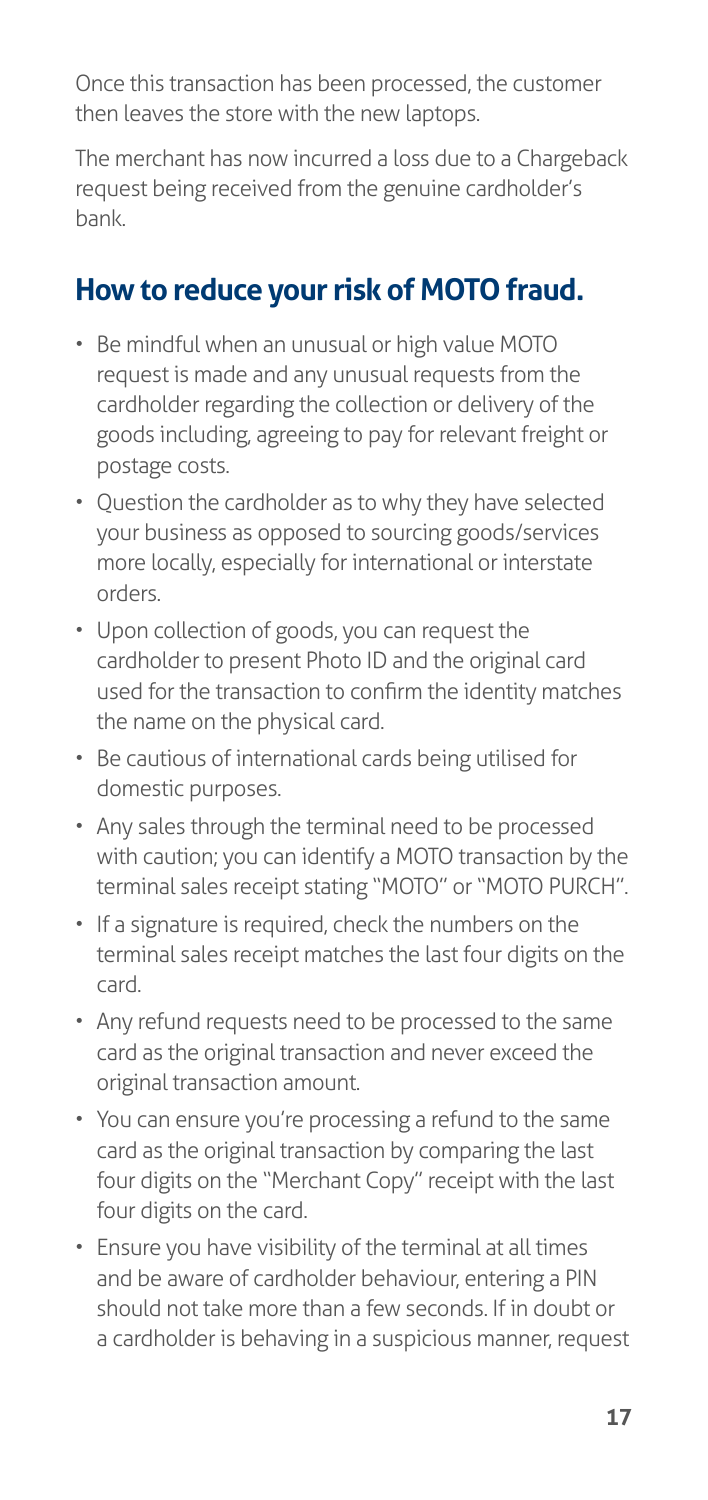<span id="page-17-0"></span>Photo ID to confirm their identity matches the name of the cardholder.

For more help, contact our 24/7 Merchant Helpdesk on 1300 130 190.

## **Online Authentication – 3D Secure^.**

A key risk facing merchants accepting Internet-based transactions is the difficulty of confirming the purchaser is the genuine cardholder. Where a cardholder disputes having made an online purchase, the merchant may be liable for the chargeback.

3D Secure is a service which provides an extra layer of protection to our merchants and their cardholders for their online purchases. 3D Secure adds another layer of authentication and may deter unauthorised transactions. This enables merchants to receive protection and shifts the liability from the merchant to the cardholder's bank for fraudulent chargebacks. The service is known as Visa Secure (previously Verified by Visa) and Mastercard ID Check™ (previously Mastercard Secure Code).

Visa Secure and Mastercard ID Check™ work as follows:

- 1. Customer visits the merchant's online store and selects goods/services to purchase.
- 2. The Payment Gateway exchanges all the necessary information in the background.
- 3. The merchant performs a regular transaction which is 3D Secure authenticated in the background.
- 4. Based on the customer's issuing bank thresholds, the customer may be asked to provide a two-factor authentication or the transaction is approved. For example: A one-time PIN sent either via email or SMS.

^3D Secure is a product offered by third parties. BankSA does not guarantee or endorse these products or services. 3D Secure is only available for Visa, Mastercard and American Express cards when enabled on the Payment Gateway.

**HINT:** 3D Secure will assist your business with risk mitigation for online transactions.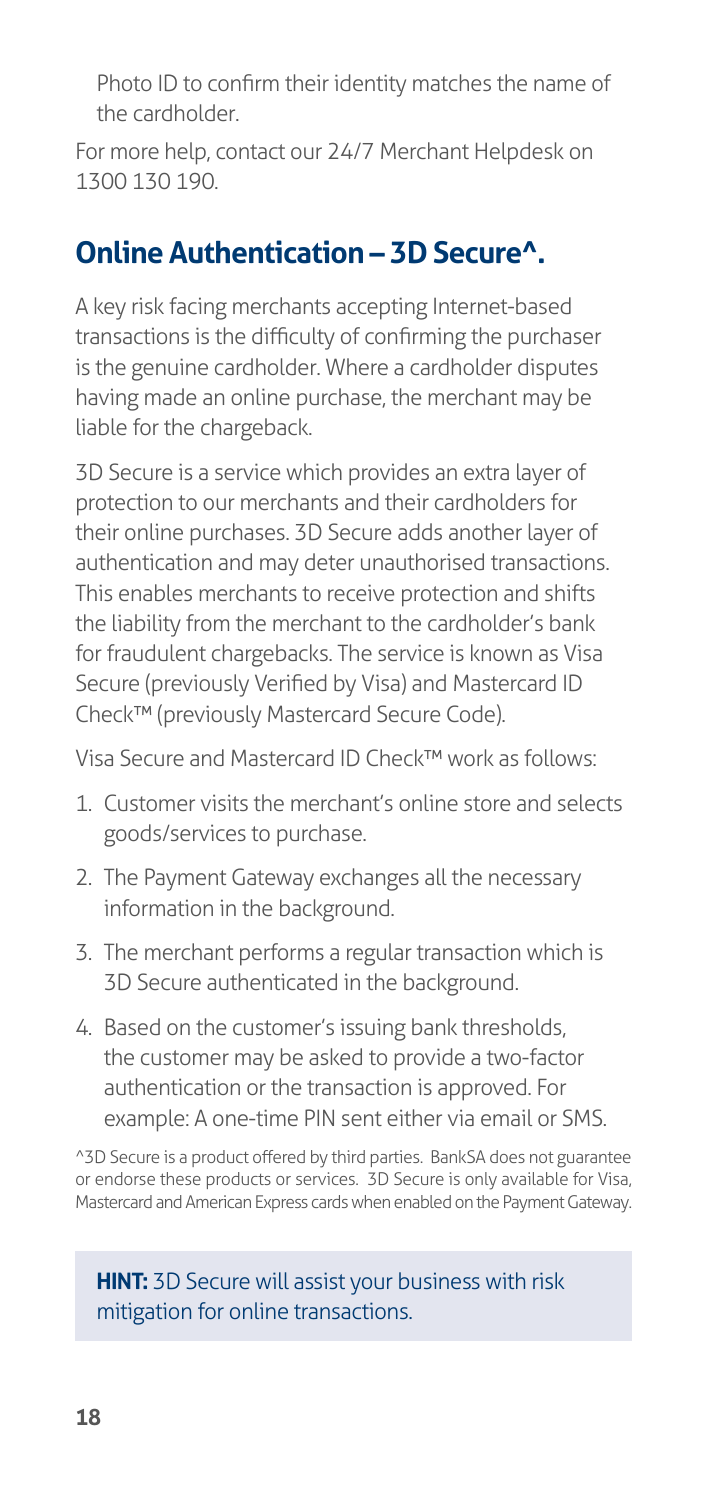## <span id="page-18-0"></span>**Risk Mitigation for Online Merchants.**

## **Visa Secure and Mastercard Identity Check.**

Please phone the Merchant Helpdesk on 1300 130 190 if you're unsure whether 3D Secure is compulsory for your business.

Where 3D Secure isn't compulsory, it's advisable to protect your business. Talk to your gateway about enabling it.

Whether you're using a Hosted Payment Solution or your own Payment Solution, you must first contact your Gateway Service Provider to arrange for a demonstration and an assessment of the costs and processes involved in implementing Visa Secure and Mastercard Identity Check.

Depending on your business activity, BankSA will provide further 3D Secure information and an enrolment form within approximately one week of merchant facility approval.

#### **Secure your customers' data.**

We're committed to helping our merchants protect their business, and their customers, from the growing threat posed by high-tech criminals. Without a doubt this is one of the biggest challenges faced by business today.

If you're a merchant who has access to, or stores credit card details in any format, **or if you use a service provider who does**, it is your responsibility to ensure that your customers' payment details remain secure.

It's important that you understand the measures which need to be taken to ensure the security of highly sensitive personal financial information.

We're dedicated to helping you to make it as easy, convenient and secure as possible for you to do so.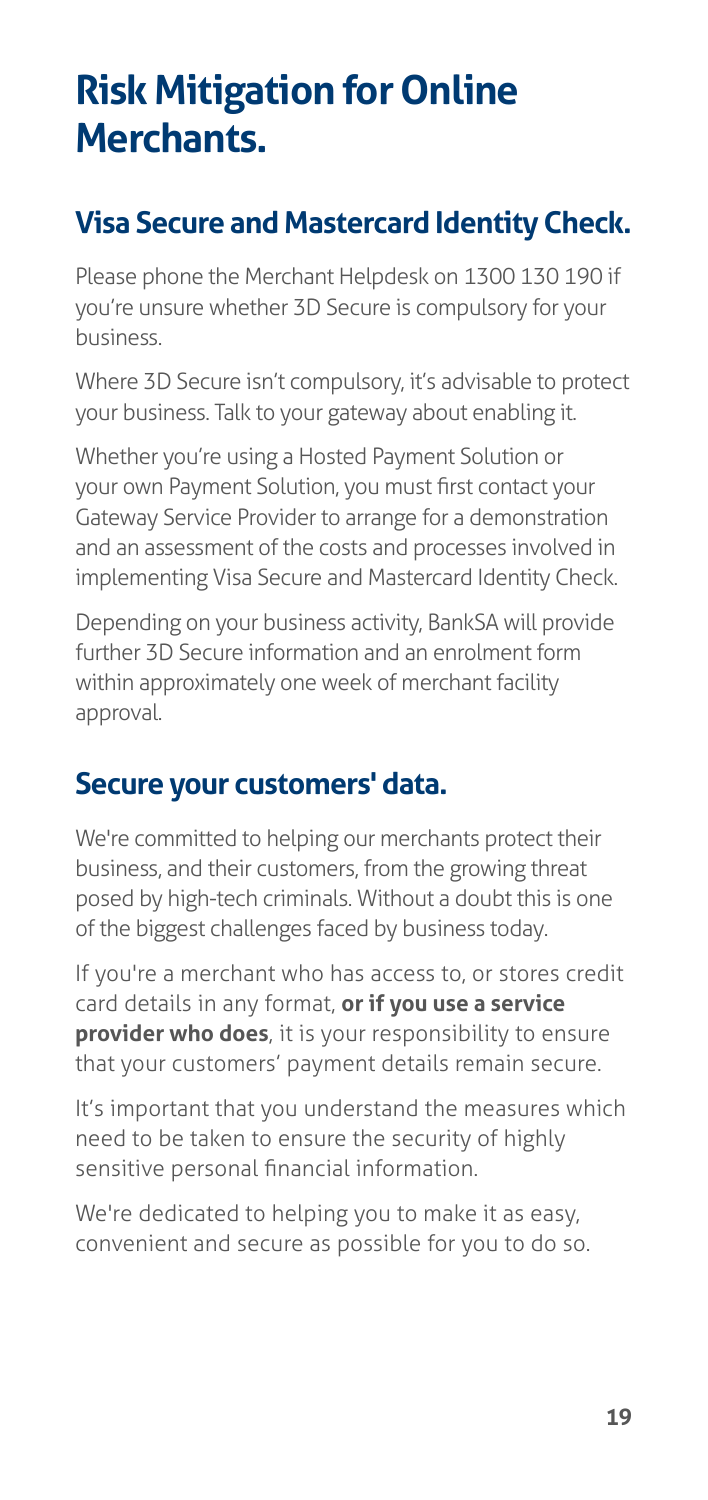That's why we have developed a booklet entitled *"Your Guide to the Payment Card Industry Data Security Standard (PCI DSS)".* It's designed to provide you with the information which will help in protecting your business against potential financial liability, investigative costs and the risk of unwanted media attention.

#### **If you don't have a copy of this brochure, you can view it on [banksa.com.au/merchant-terms](http://banksa.com.au/merchant-terms) or call our Merchant Helpdesk on 1300 130 190.**

Alternatively, you may email us at **pci@banksa.com.au** with the subject heading of "PCI DSS Enquiry".

**HINT:** Be aware of the importance of data security and your responsibility to ensure that your customers' data remains secure.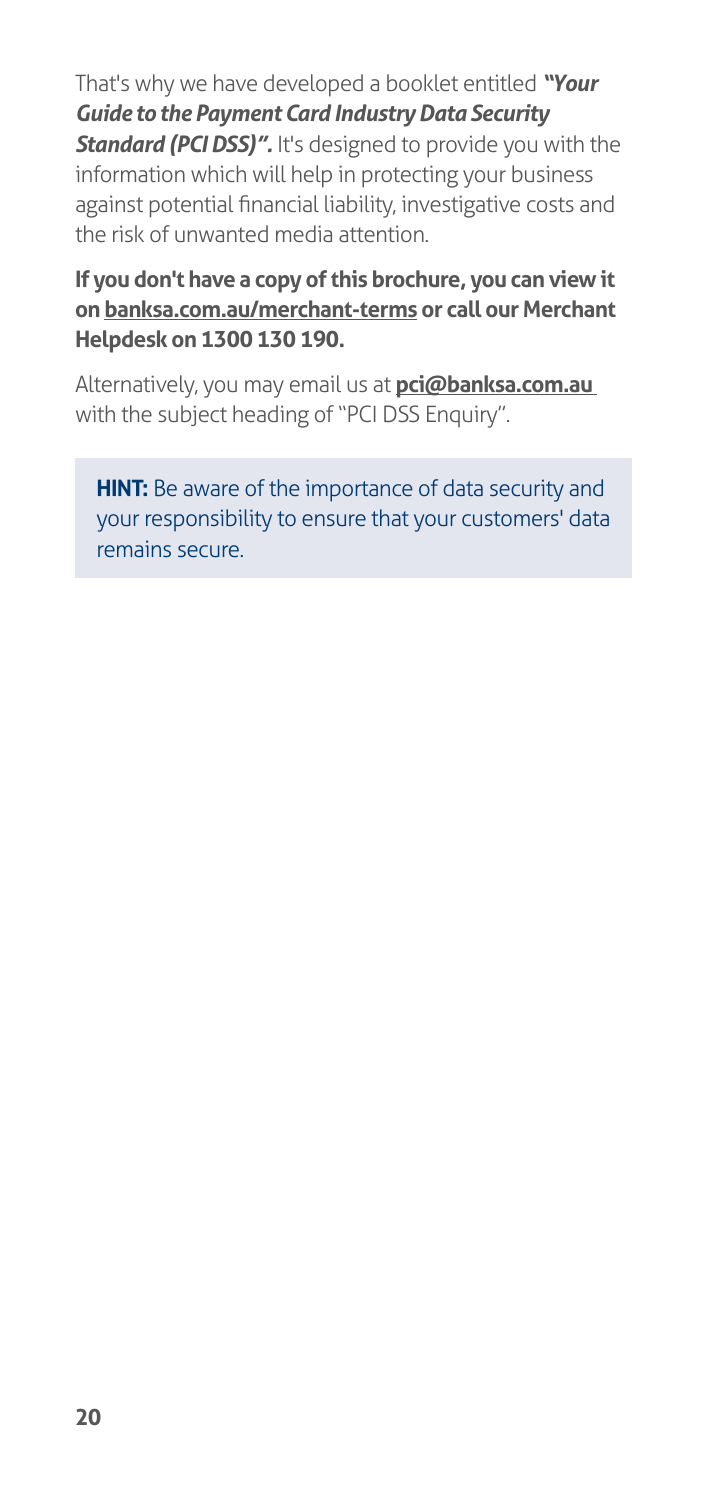### <span id="page-20-0"></span>**Website requirements.**

All merchants using an Internet Merchant Facility must comply with BankSA's website standards.

BankSA reserves the right to decline, deactivate access or terminate merchants who don't comply with these requirements for the duration of the facility.

- 1. Your website must satisfy all of the following criteria:
	- The trading name and the URL must not have any substantial differences in wording. This will maintain consistency and reduce any potential cardholder confusion.
	- A clear description of the goods and services offered for sale.
	- Contact information trading name, Australian Business Number (where required), address.
	- Telephone number and fax number where available.
	- A clear explanation of shipping practices and delivery policy/timeframe.
	- Transaction currency: BankSA merchants can process AUD amounts only and may settle into AUD accounts only.
	- Total cost of the goods or services purchased, inclusive of all shipping charges.
	- Card scheme brand marks are displayed wherever payment options are presented.
	- Export restrictions (if any) countries to which the merchant does not ship.
	- A clear refund/return policy.
	- Consumer data privacy policy advises what you plan to do with information collected from your customers.
	- Security capabilities and policy for transmission of payment card details.
	- Each merchant domain name must utilise separate payment pages. It is necessary to check that website links do not go to another domain name from which payments can be made in relation to goods or services offered through the first website.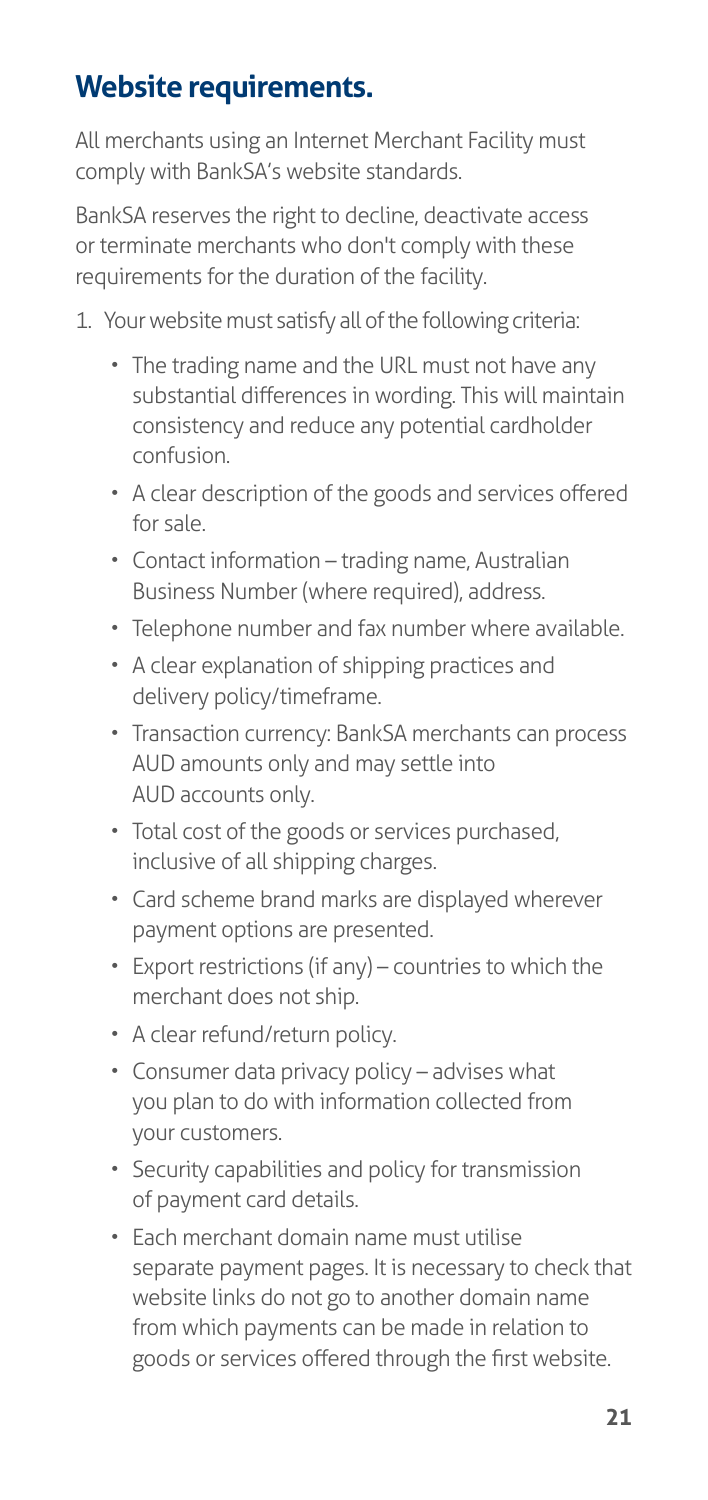- All information must be accurate in all respects.
- 2. Your website must not:
	- Contain anything that constitutes or encourages a violation of any applicable law or regulations, including but not limited to the sale of illegal goods or the violation of export controls, obscenity laws or gambling laws.
	- Contain any adult or pornographic content.
	- Offer for sale goods or services, or use to display materials, that may be considered by a reasonable person to be obscene, vulgar, offensive, dangerous, or are otherwise inappropriate.
	- Use unaccredited payment pages.
	- Fail to use digital certificates to establish a secure browser session.
- 3. Payment pages must be accredited by BankSA or a BankSA accredited service provider and must adhere to our security requirements.
- 4. You must use digital certificates to establish a secure browser session between you and your customer.
- 5. You should not change the types of goods or services sold through your merchant facility without first providing BankSA with written notice, and then receiving written consent from BankSA confirming the change has been approved.